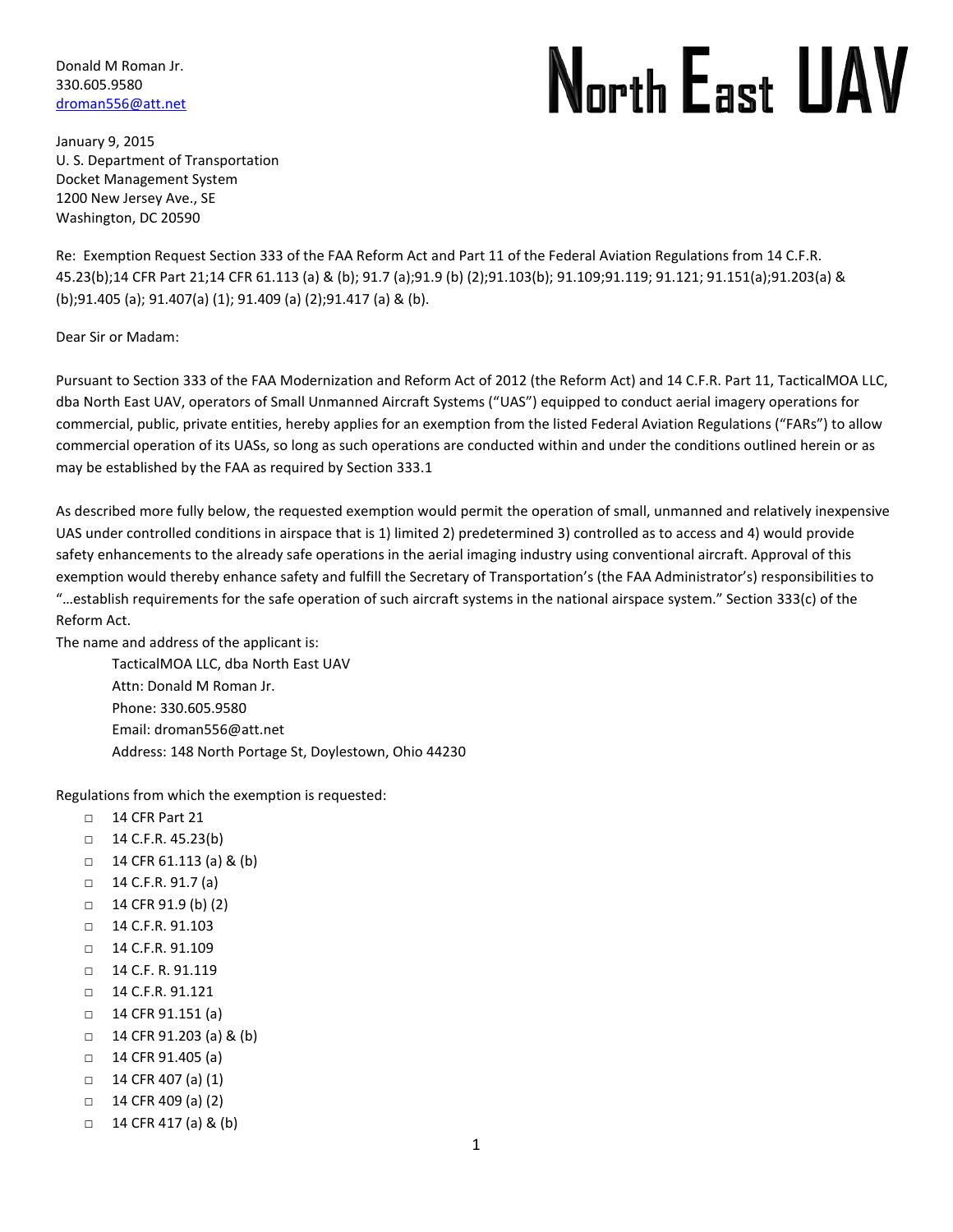This exemption application is expressly submitted to fulfill Congress' goal in passing Section 333(a) through (c) of the Reform Act. This law directs the Secretary of Transportation to consider whether certain unmanned aircraft systems may operate safely in the national airspace system (NAS) before completion of the rulemaking required under Section 332 of the Reform Act. In making this determination, the Secretary is required to determine which types of UAS do not create a hazard to users of the NAS or the public or pose a threat to national security in light of the following:

- □ The UAS size, weight, speed, and operational capability;
- □ Operation of the UAS in close proximity to airports and populated areas; and
- □ Operation of the UAS within visual line of sight of the operator.

Reform Act § 333 (a). Lastly, if the Secretary determines that such vehicles "may operate safely in the national airspace system, the Secretary shall establish requirements for the safe operation of such aircraft in the national airspace system." *Id.* §333(c) (emphasis added)2.

The Federal Aviation Act expressly grants the FAA the authority to issue exemptions. This statutory authority by its terms includes exempting civil aircraft, as the term is defined under §40101 of the Act, that includes UAS, from the requirement that all civil aircraft must have a current airworthiness certificate.

2 Applicant interprets this provision to place the duty on the Administrator to not only process applications for exemptions under section 333, but for the Administrator to craft conditions for the safe operation of the UAS, if it should be determined that the conditions set forth herein do not fulfill the statutory requirements for approval.

The Administrator may grant an exemption from a requirement of a regulation prescribed under subsection (a) or (b) of this section or any sections 44702-44716 of this title if the Administrator finds the exemption in the public interest. 49 U.S.C. §44701(f) *See also*  49 USC §44711(a); 49 USC §44704; 14 CFR §91.203 (a) (1).

North East UAV's UAS are muti-rotorcraft, weighting 55 or fewer lbs. including payload. They operate, under normal conditions at a speed of no more than 45 knots and have the capability to hover, and move in the vertical and horizontal plane simultaneously. They will operate only in line of sight and will operate only within the sterile area described in the North East UAV Operations Manual, attached as Exhibit 1 ( heinafter: NEUAV Operations Manual")3. Such operations will insure that the UAS will "not create a hazard to users of the national airspace system or the public."

Given the small size of the UAS involved and the restricted sterile environment within which they will operate, the applicant falls squarely within that zone of safety (an equivalent level of safety) in which Congress envisioned that the FAA must, by exemption, allow commercial operations of UAS to commence immediately. Also due to the size of the UAS and the restricted areas in which the relevant UAS will operate, approval of the application presents no national security issue. Given the clear direction in Section 333 of the Reform Act, the authority contained in the Federal Aviation Act, as amended; the strong equivalent level of safety surrounding the proposed operations, and the significant public benefit, including enhanced safety, reduction in environmental impacts, including reduced emissions associated with allowing UAS for movie and television operations, the grant of the requested exemptions is in the public interest. Accordingly, the applicant respectfully requests that the FAA grant the requested exemption without delay.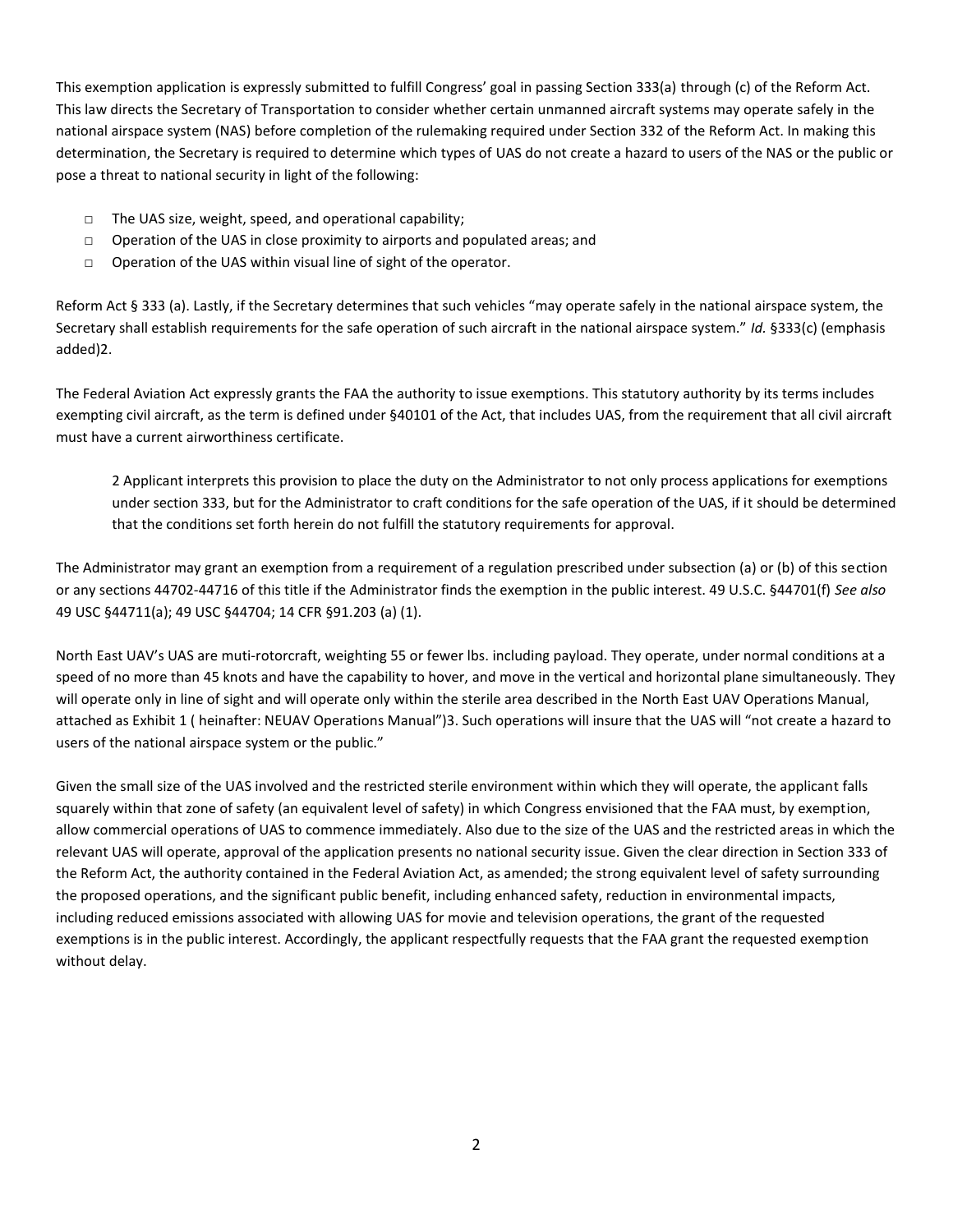#### **AIRCRAFT AND EQUIVALENT LEVEL OF SAFETY**

The applicant proposes that the exemption requested herein apply to civil aircraft that have the characteristics and that operate with the limitations listed herein. These limitations provide for at least an equivalent or even higher level of safety to operations under the current regulatory structure because the proposed operations represent a safety enhancement to the already safe aerial imaging operations conducted with conventional aircraft.

These limitations and conditions to which North East UAV agrees to be bound when conducting commercial operations under an FAA issued exemption include:

#### **Reform Act Section 333 (b). ADD TO THIS**

- 1) The UAS will weigh less than 55 lbs.
- 2) Flights will be operated within line of sight of a pilot and/or observer.
- 3) Maximum total flight time for each operational flight will be 30 minutes. Flights will be terminated at 25% battery power reserve should that occur prior to the 30 minute limit.
- 4) Flights will be operated at an altitude of no more than 400 feet AGL or, not more than 200 feet above an elevated platform from which aerial imaging is planned.
- 5) Minimum crew for each operation will consist of the UAS Pilot, the Visual Observer, and the Camera Operator.
- 6) UAS pilot will be an FAA licensed airman with at least a private pilot's certificate and third class medical. The observer will hold at least a third class medical.
- 7) UAS Pilot will be Pilot in Command (PIC). If a pilot certificate holder other than the UAS Pilot, who possess the necessary PIC qualifications, is also present on set (i.e. the Aerial Coordinator), that person can also be designated as PIC.
- 8) The UAS will only operate within a confined "Sterile Area" as defined in the NEUAV Operations Manual Section I I of the NEUAV Operations Manual requires the establishment of a "Security Perimeter" for the flight operations area.
- 9) A briefing will be conducted in regard to the planned UAS operations prior to each aerial activity. It will be mandatory that all personnel who will be performing duties within the boundaries of the safety perimeter be present for this briefing.
- 10) The operator will obtain the consent of all persons involved in the aerial imaging activities and ensure that only consenting persons will be allowed within 100 feet of the flight operation, and this radius may be reduced to 30 feet based upon an equivalent level of safety determination, as required by Section II of the NEUAV Operations Manual. With the advanced permission of the relevant DFO, operations at closer range can be approved.
- 11) The DFO will prepare a written Plan of Activities three days before the proposed operations as required in Section I of the Manual.
- 12) Pilot and observer will have been trained in operation of UAS generally and received up-to-date information on the particular UAS to be operated as required Sections II through V of the NEUAV Operations Manual.
- 13) Observer and pilot will at all times be able to communicate by voice and/or text.
- 14) Written and/or oral permission from the relevant property holders will be obtained.
- 15) All required permissions and permits will be obtained from territorial, state, county or city jurisdictions, including local law enforcement, fire, or other appropriate governmental agencies.
- 16) If the UAS loses communications or loses its GPS signal, the UAS will have capability to return to a pre-determined location within the Security Perimeter and land.
- 17) The UAS will have the capability to abort a flight in case of unpredicted obstacles or emergencies.

#### **14 C.F.R. Part 21, Subpart H: Airworthiness Certificates 14 C.F.R. §91.203 (a) (1)**

Subpart H, entitled Airworthiness Certificates, establishes the procedural requirements for the issuance of airworthiness certificates as required by FAR §91.203 (a) (1). Given the size and limited operating area associated with the aircraft to be utilized by the Applicant, an exemption from Part 21 Subpart H meets the requirements of an equivalent level of safety under Part 11 and Section 333 of the Reform Act. The Federal Aviation Act (49 U.S.C.§44701 (f)) and Section 333 of the Reform Act both authorize the FAA to exempt aircraft from the requirement for an airworthiness certificate, upon consideration of the size, weight, speed, operational capability, and proximity to airports and populated areas of the particular UAS. In all cases, an analysis of these criteria demonstrates that the UAS operated without an airworthiness certificate, in the restricted environment and under the conditions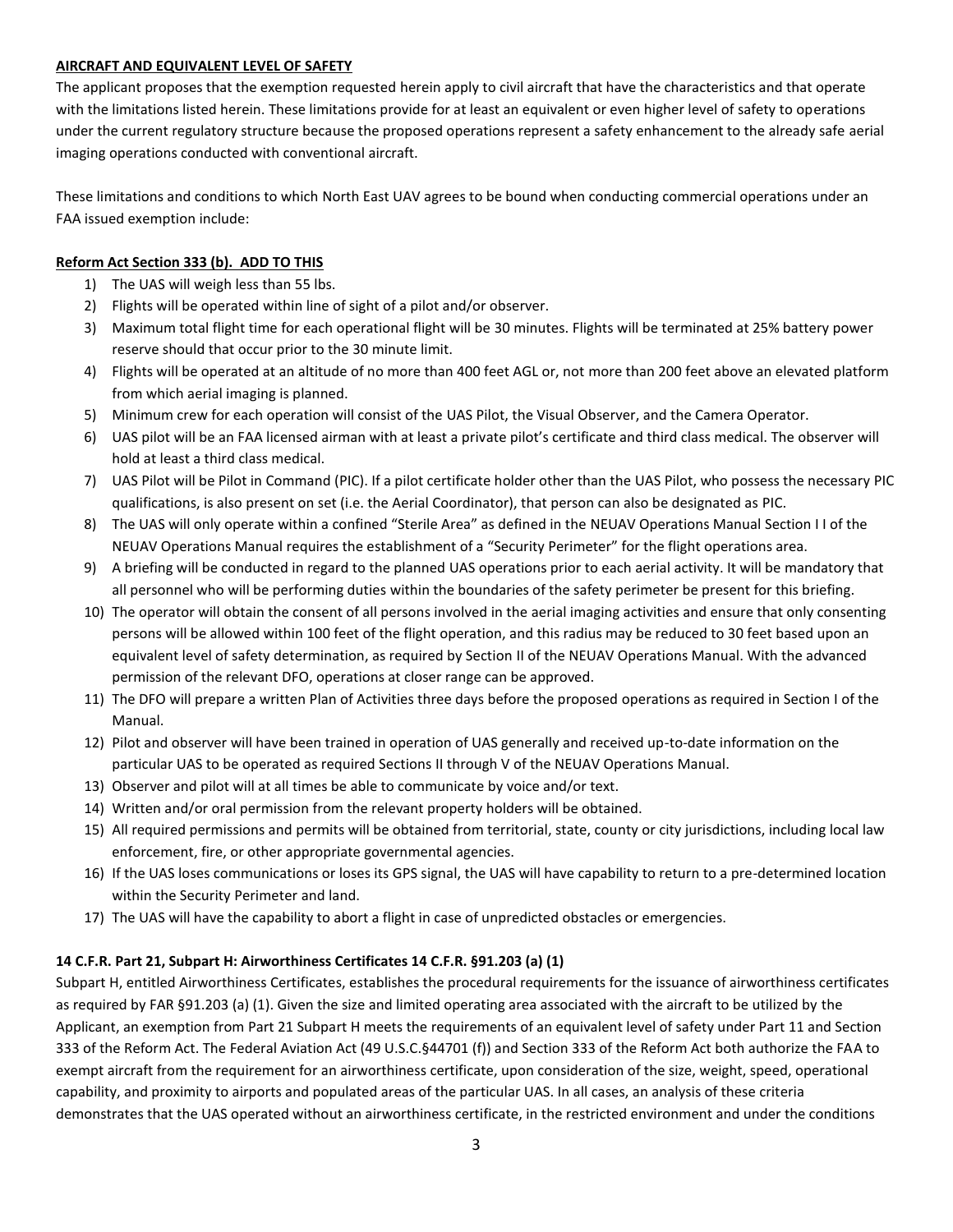proposed will be at least as safe, or safer, than a conventional aircraft (fixed wing or rotorcraft) operating with an airworthiness certificate without the restrictions and conditions proposed.

The UAS to be operated hereunder is less than 55 lbs. fully loaded, carries neither a pilot nor passenger, carries no explosive materials or flammable liquid fuels, and operates exclusively within a secured area as set out in the Manual. Unlike other civil aircraft, operations under this exemption will be tightly controlled and monitored by both the operator, pursuant to the NEUAV Operations Manual requirements, and under the requirements and in compliance with local public safety requirements, to provide security for the area of operation as is now done with conventional aerial imaging operations. The FAA will have advance notice of all operations. These safety enhancements, which already apply to civil aircraft operated in connection with aerial imaging operations, provide a greater degree of safety to the public and property owners than conventional operations conducted with airworthiness certificates issued under 14 C.F.R. Part 21, Subpart H. Lastly, application of these same criteria demonstrates that there is no credible threat to national security posed by the UAS, due to its size, speed of operation, location of operation, lack of explosive materials or flammable liquid fuels, and inability to carry a substantial external load.

### **14 C.F.R. § 45.23 (b). Marking of the Aircraft**

#### The regulation requires:

When marks include only the Roman capital letter "N" and the registration number is displayed on limited, restricted or light-sport category aircraft or experimental or provisionally certificated aircraft, the operator must also display on that aircraft near each entrance to the cabin, cockpit, or pilot station, in letters not less than 2 inches nor more than 6 inches high, the words "limited," "restricted," "light-sport," "experimental," or "provisional," as applicable.

Even though the UAS will have no airworthiness certificate, an exemption may be needed as the UAS will have no entrance to the cabin, cockpit or pilot station on which the word "Experimental" can be placed. Given the size of the UAS, two-inch lettering will be impossible. The word "Experimental" will be placed on the fuselage in compliance with §45.29 (f).

The equivalent level of safety will be provided by having the UAS marked on its fuselage as required by §45.29 (f) where the pilot, observer and others working with the UAS will see the identification of the UAS as "Experimental." The FAA has issued the following exemptions to this regulation to Exemptions Nos. 10700, 8738, 10167 and 10167A.

#### **14 C.F.R. § 61.113 (a) & (b): Private Pilot Privileges and Limitations: Pilot in Command.**

Sections 61.113 (a) & (b) limit private pilots to non-commercial operations**.** Because the UAS will not carry a pilot or passengers, the proposed operations can achieve the equivalent level of safety of current operations by requiring the PIC (PILOT IN COMMAND) operating the aircraft to have a private pilot's license rather than a commercial pilot's license to operate this small UAS. Unlike a conventional aircraft that carries the pilot and passengers, the UAS is remotely controlled with no living thing on board. The area of operation is controlled and restricted, and all flights are planned and coordinated in advance as set forth in the Manual. The level of safety provided by the requirements included in the Manual exceeds that provided by a single individual holding a commercial pilot's certificate operating a conventional aircraft. The risks associated with the operation of the UAS are so diminished from the level of risk associated with commercial operations contemplated by Part 61 when drafted, that allowing operations of the UAS as requested with a private pilot as the PIC (PILOT IN COMMAND) exceeds the present level of safety achieved by 14 C.F.R. §61.113 (a) & (b).

#### **14 C.F.R. §91.7(a): Civil aircraft airworthiness.**

The regulation requires that no person may operate a civil aircraft unless it is in airworthy condition. As there will be no airworthiness certificate issued for the aircraft, should this exemption be granted, no FAA regulatory standard will exist for determining airworthiness. Given the size of the aircraft and the requirements contained in the NEUAV Operations Manual for maintenance and use of safety check lists prior to each flight, as set forth in Sections II,III & V, an equivalent level of safety will be provided.

# **14 C.F.R. § 91.9 (b) (2): Civil Aircraft Flight Manual in the Aircraft.**

Section 91.9 (b) (2) provides: No person may operate a U.S.-registered civil aircraft …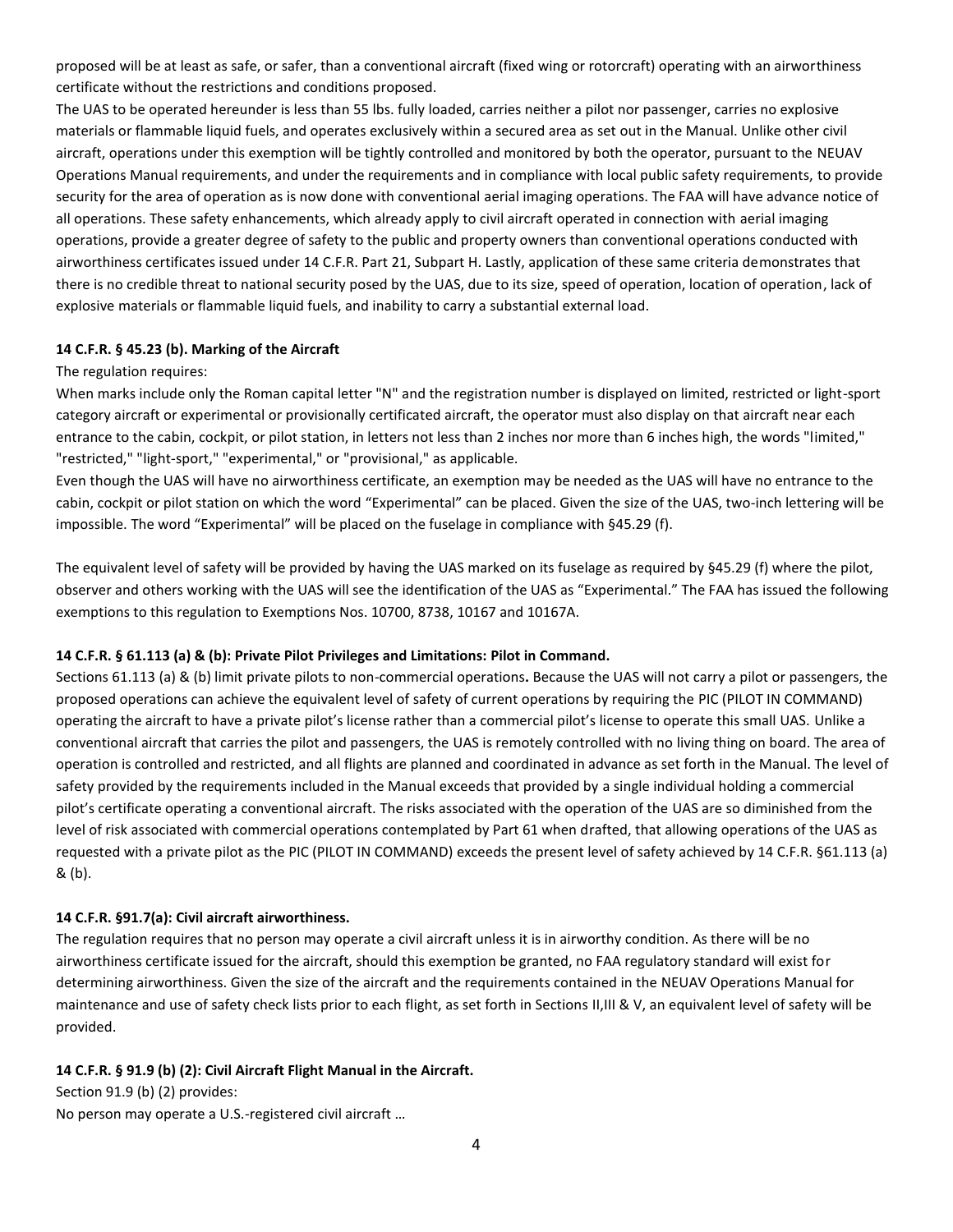(2) For which an Airplane or Rotorcraft Flight Manual is not required by §21.5 of this chapter, unless there is available in the aircraft a current approved airplane or Rotorcraft Flight Manual, approved manual material, markings, and placards, or any combination thereof.

The UAS, given its size and configuration has no ability or place to carry such a flight manual on the aircraft, not only because there is no pilot on board, but because there is no room or capacity to carry such an item on the aircraft. The equivalent level of safety will be maintained by keeping the flight manual at the ground control point where the pilot flying the UAS will have immediate access to it. The FAA has issued the following exemptions to this regulation: Exemption Nos. 8607, 8737, 8738, 9299, 9299A, 9565, 9565B, 10167, 10167A, 10602, 32827, and 10700.

## **14 C.F.R. § 91.103: Preflight action**

This regulation requires each pilot in command to take certain actions before flight to insure the safety of flight. As FAA approved rotorcraft flight manuals will not be provided for the aircraft an exemption will be needed. An equivalent level of safety will be provided as set forth in Sections I through V of the NEUAV Operations Manual. The PIC (PILOT IN COMMAND) will take all actions including reviewing weather, flight battery requirements, landing and takeoff distances and aircraft performance data before initiation of flight.

# **14 C.F.R. §91.109: Flight instruction**:

Section 91.103 provides that no person may operate a civil aircraft (except a manned free balloon) that is being used for flight instruction unless that aircraft has fully functioning dual controls. **UAS** and remotely piloted aircraft, by their design do not have fully functional dual controls. Flight control is accomplished through the use of a control box that communicates with the aircraft via radio communications. The FAA has approved exemptions for flight training without fully functional dual controls for a number of aircraft and for flight instruction in experimental aircraft. See Exemption Nos.5778K & 9862A. The equivalent level of safety provided by the fact that neither a pilot nor passengers will be carried in the aircraft and by the size and speed of the aircraft.

#### **14 C.F.R. §91.119: Minimum safe altitudes**

Section 91.119 establishes safe altitudes for operation of civil aircraft. Section 91.119 (d) allows helicopters to be operated at less than the minimums prescribed, provided the person operating the helicopter complies with any route or altitudes prescribed for helicopters by the FAA. As this exemption is for a UAS that is a muti-rotorcraft and the exemption requests authority to operate at altitudes up to 400 AGL, or not more than 200 above an elevated platform from which activities may be planned, an exemption may be needed to allow such operations. As set forth herein, except for the limited conditions stated in the Manual, **the UAS will never operate at higher than 400 AGL**. It will however be operated in a pre-designated area with a defined perimeter, where buildings and people will not be exposed to operations without their pre-obtained consent.

The equivalent level of safety will be achieved given the size, weight, speed of the UAS as well as the location where it is operated. No flight will be taken without the permission of the property owner or local officials. Because of the advance notice to the property owner and participants in the aerial activity, all affected individuals will be aware of the planned flight operations as set forth in Section II of the NEUAV Operations Manual. Compared to flight operations with aircraft or rotorcraft weighting far more than the maximum 55lbs. proposed herein and the lack of flammable fuel, any risk associated with these operations is far less than those presently presented with conventional aircraft operating at or below 500 AGL. In addition, the low-altitude operations of the UAS will ensure separation between these small-UAS operations and the operations of conventional aircraft that must comply with Section 91.119.

#### **14 C.F.R. §91.121 Altimeter Settings**

This regulation requires each person operating an aircraft to maintain cruising altitude by reference to an altimeter that is set "…to the elevation of the departure airport or an appropriate altimeter setting available before departure." As the UAS may not have a barometric altimeter, but instead a GPS altitude read out, an exemption may be needed. An equivalent level of safety will be achieved by the operator, pursuant to the NEUAV Operations Manual Section III and Safety Check list, confirming the altitude of the launch site shown on the GPS altitude indicator before flight.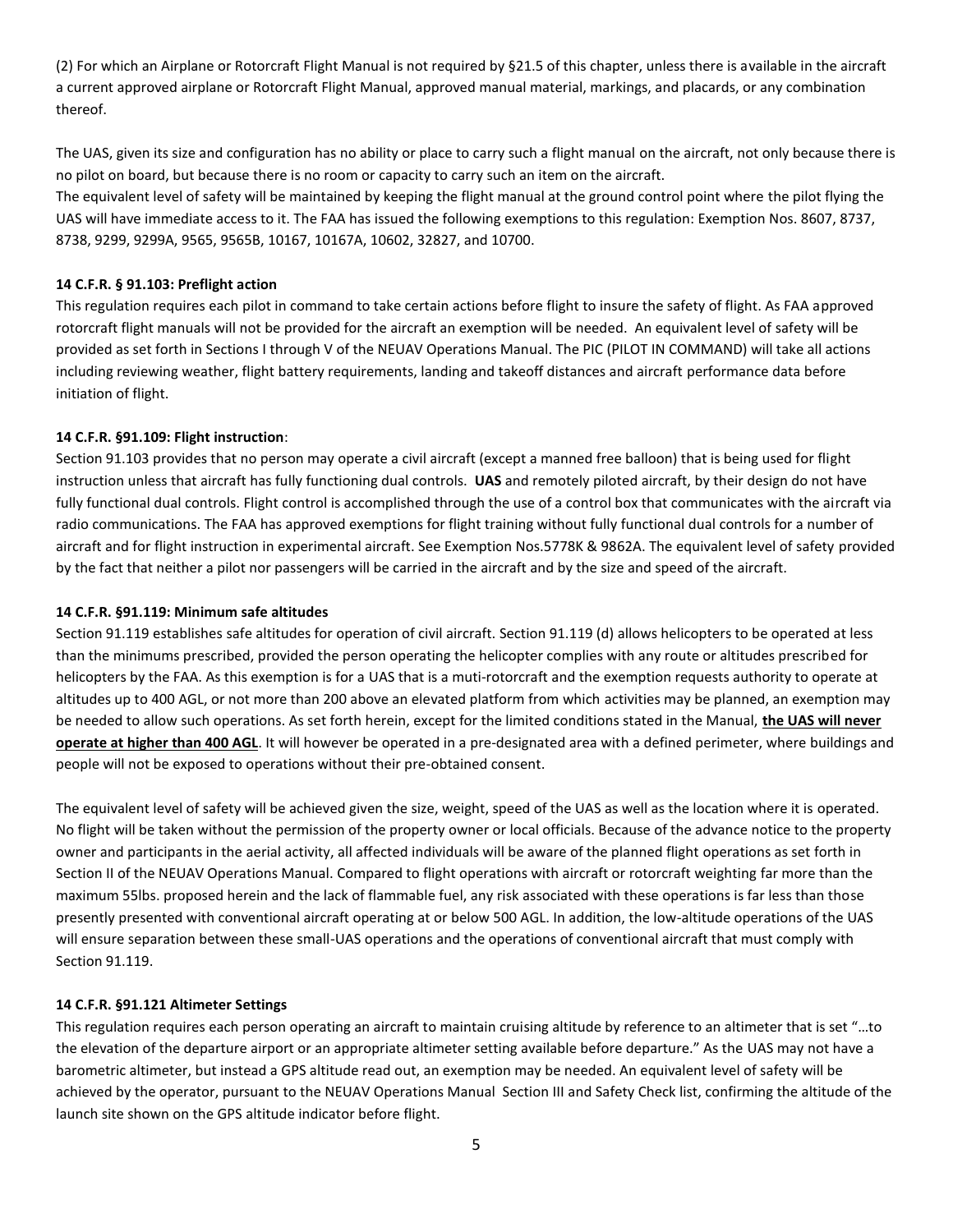# **14 C.F.R. § 91.151(a): Fuel Requirements for Flight in VFR Conditions**

Section 91.151 (a) prohibits an individual from beginning "a flight in an airplane under VFR conditions unless (considering wind and forecast weather conditions) there is enough fuel to fly to the first point of intended landing, and, assuming normal cruising speed – (1) During the day, to fly after that for at least 30 minutes; or (2) At night, to fly after that for at least 45 minutes." The battery powering the UAS provides approximately 40 minutes of powered flight. To meet the 30 minute reserve requirement in 14 CFR §91.151, UAS flights would be limited to approximately 10 minutes in length. Given the limitations on the UAS proposed flight area(s) and the location of its proposed operations within a predetermined area, a longer time frame for flight in daylight or night VFR conditions is reasonable.

Applicant believes that an exemption from 14 CFR §91.151(a) falls within the scope of prior exemptions. *See* Exemption 10673 (allowing Lockheed Martin Corporation to operate without compliance with FAR 91.151 (a)). Operating the small UAS, in a tightly controlled area where only people and property owners or official representatives who have signed waivers will be allowed, with less than 30 minutes of reserve fuel, does not engender the type of risks that Section 91.151(a) was intended to alleviate given the size and speed of the small UAS. Additionally, limiting UAS flights to 10 minutes would negate the utility for which the exemption will be granted.

Applicant believes that an equivalent level of safety can be achieved by limiting flights to 30 minutes or 25% of battery power whichever happens first. This restriction would be more than adequate to return the UAS to its planned landing zone from anywhere in its limited operating area.

Similar exemptions have been granted to other operations, including Exemptions 2689F, 5745, 10673, and 10808.

# **14 C.F.R. §91.203 (a) and (b): Carrying Civil Aircraft Certification and Registration**

The regulation provides in pertinent part:

- (a) Except as provided in § 91.715, no person may operate a civil aircraft unless it has within it the following:
- (1) An appropriate and current airworthiness certificate. . . .

(b) No person may operate a civil aircraft unless the airworthiness certificate required by paragraph (a) of this section or a special flight authorization issued under §91.715 is displayed at the cabin or cockpit entrance so that it is legible to passengers or crew.

The UAS fully loaded weighs no more than 55 lbs and is operated without an onboard pilot. As such, there is no ability or place to carry certification and registration documents or to display them on the UAS.

An equivalent level of safety will be achieved by keeping these documents at the ground control point where the pilot flying the UAS will have immediate access to them, to the extent they are applicable to the UAS. The FAA has issued numerous exemptions to this regulation. A representative sample of other exceptions includes Exemption Nos. 9565, 9665, 9789, 9789A, 9797, 9797A, 9816A, and 10700.

# **14 C.F.R. §91.405 (a); 407 (a) (1); 409 (a) (2); 417(a) & (b): Maintenance Inspections**

These regulations require that an aircraft operator or owner "shall have that aircraft inspected as prescribed in subpart E of this part and shall between required inspections, except as provided in paragraph (c) of this section, have discrepancies repaired as prescribed in part 43 of this chapter...," and others shall inspect or maintain the aircraft in compliance with Part 43.

Given that these section and Part 43 apply only to aircraft with an airworthiness certificate, these sections will not apply to the applicant. Maintenance will be accomplished by the operator pursuant to the flight manual and operating handbook as referenced in the NEUAV Operations Manual.(See Sections V) An equivalent level of safety will be achieved because these small UAS are very limited in size and will carry a small payload and operate only in restricted areas for limited periods of time. If mechanical issues arise the UAS can land immediately and will be operating from no higher than 400 feet AGL. As provided in the Manual, the operator will ensure that the UAS is in working order prior to initiating flight, perform required maintenance, and keep a log of any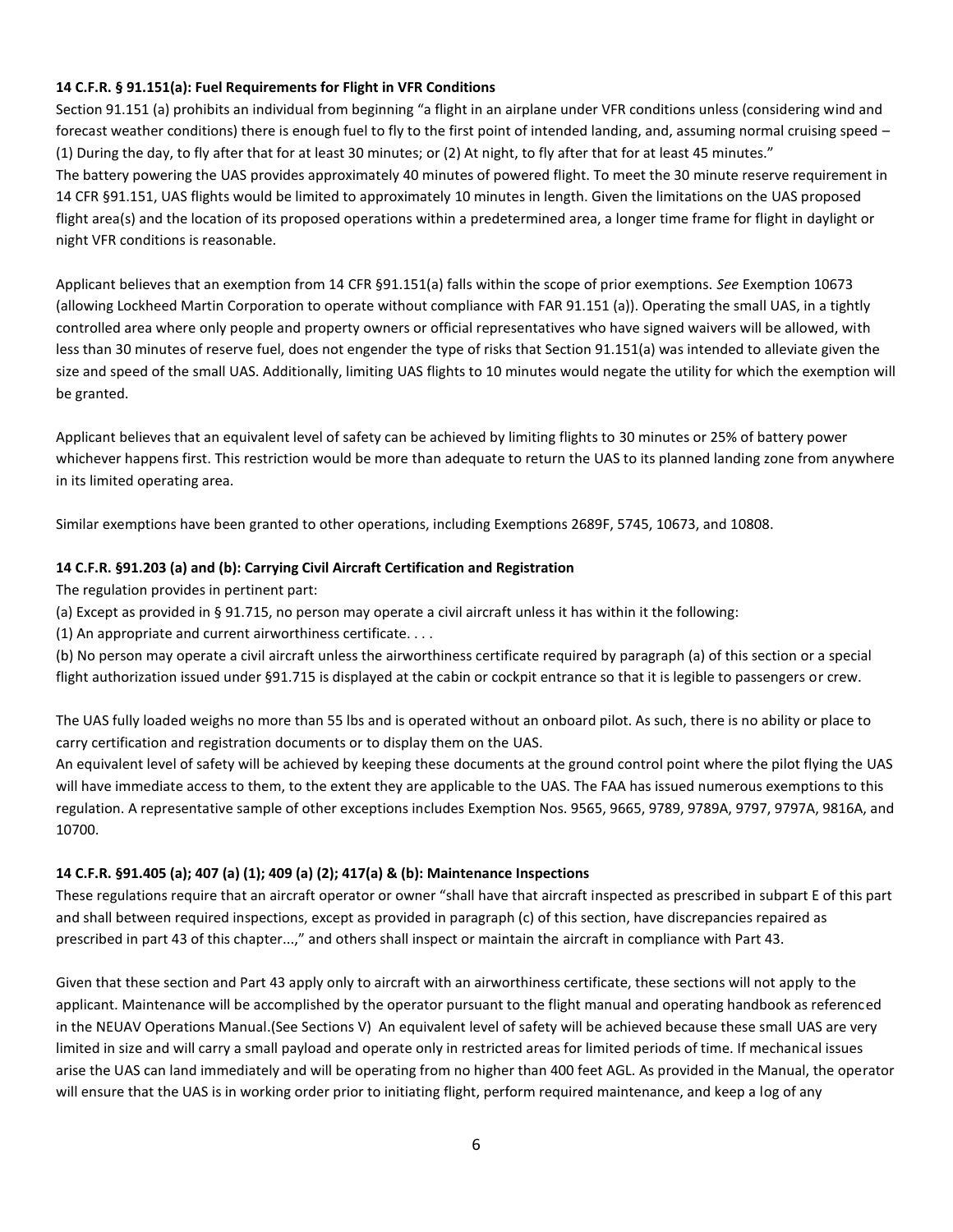maintenance performed. Moreover, the operator is the person most familiar with the aircraft and best suited to maintain the aircraft in an airworthy condition to provide the equivalent level of safety.

Pursuant to 14 C.F.R. Part 11, the following summary is provided for publication in the Federal Register, should it be determined that publication is needed:

Applicant seeks an exemption from the following rules:

14 C.F.R. §21, subpart H; 14 C.F.R 45.23(b);14 C.F.R. §§ 61.113( a) & (b);91.7 (a); 91.9 (b) (2);91.103(b);91.109; 91.119; 91.121; 91.151(a);91.203(a) and (b); 91.405 (a); 91.407 (a) (1); 91.409 (a) (2); 91.409 (a) (2) and 91.417 (a) & (b) to operate commercially a small unmanned vehicle (55lbs or less) in aerial imaging operations.

Approval of exemptions allowing commercial operations of UAS for North East UAV will enhance safety by reducing risk. Conventional aerial operations, using jet or piston power aircraft operate at extremely low altitudes just feet from the subject(s) being viewed and in extreme proximity to people and structures; and present the risks associated with vehicles that weigh in the neighborhood of 2,000lbs. to 4,000lbs., carrying large amounts of jet A or other fuels. Such aircraft must fly to and from the designated location. In contrast, a UAS weighing fewer than 55 lbs. and powered by batteries eliminates virtually all of that risk given the reduced mass and lack of combustible fuel carried on board. The UAS is carried to the designated location and not flown. The

UAS will carry no passengers or crew and, therefore, will not expose them to the risks associated with manned aircraft flights. The operation of small UAS, weighting less than 55 lbs., conducted in the strict conditions outlined above, will provide an equivalent level of safety supporting the grant of the exemptions requested herein, including exempting the applicant from the requirements of Part 21 and allowing commercial operations. These lightweight aircraft operate at slow speeds, close to the ground, and in a sterile environment and, as a result, are far safer than conventional operations conducted with turbine helicopters operating in close proximity to the ground and people.

# **Privacy**

All flights will occur over private or controlled access property with the property owner's prior consent and knowledge. Aerial imaging will be of people who have also consented to being filmed or otherwise having agreed to be in the area where aerial imaging will take place.

Set forth below are PIC (Pilot In Command) Pictures of aerial imaging/operations conducted in both day and night environment, as flown today in highly populated and/or urban areas, with turbine/piston powered aircraft. The grant of this exemption request will provide improved safety in both day and night operations.





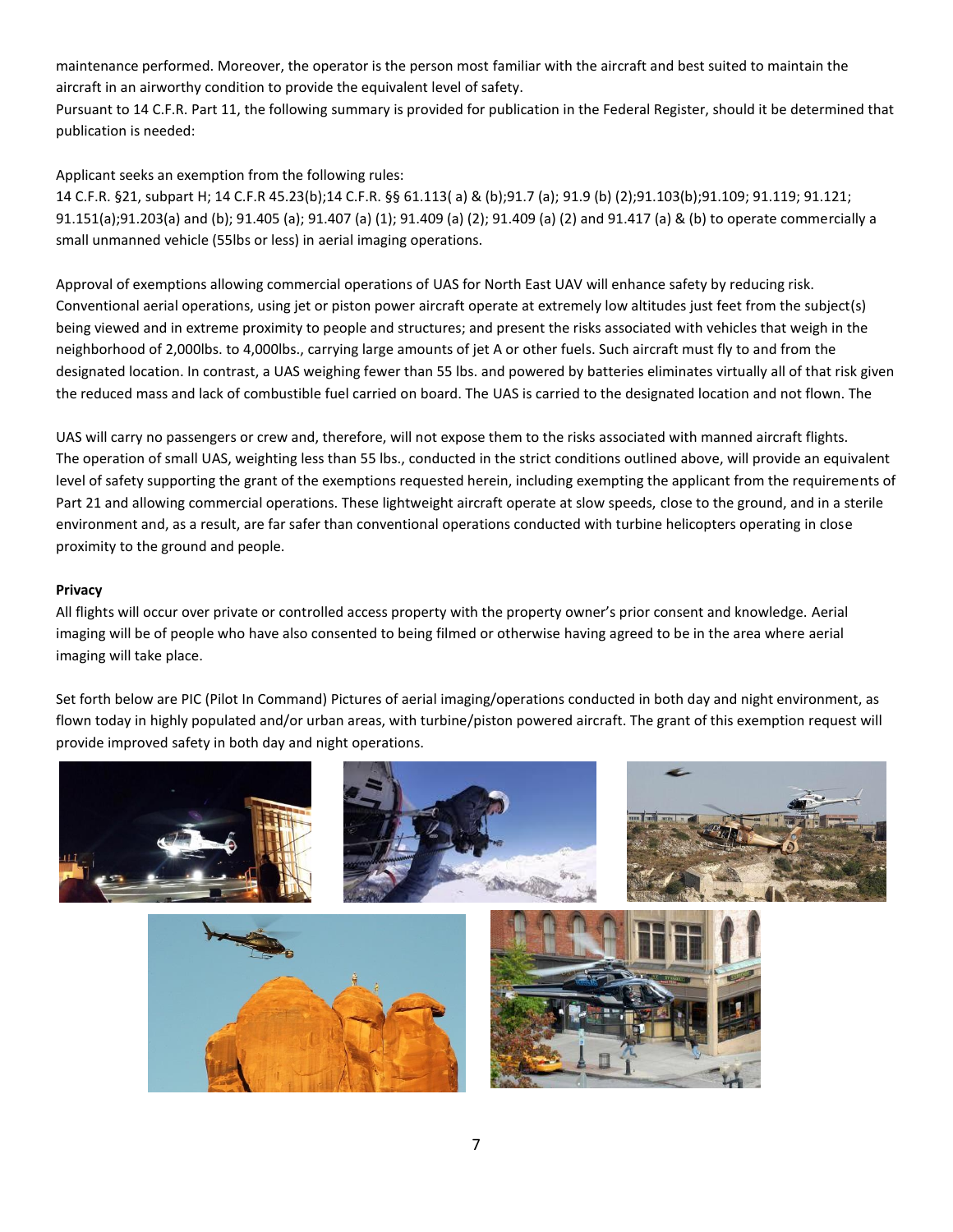Night operations will also be conducted by UAS and such operations will be fully lighted so that visibility is as though imaging was conducted during daylight hours.

Satisfaction of the criteria provided in Section 333 of the Reform Act of 2012--size, weight, speed, operating capabilities, proximity to airports and populated areas and operation within visual line of sight and national security – provide more than adequate justification for the grant of the requested exemptions allowing commercial operation of applicant's UAS in the aerial imaging industry pursuant to the NEUAV Operation Manual appended hereto.

Sincerely, Donald M. Roman Jr. *Donald M. Roman Jr.* TacticalMOA LLC, dba North East UAV

Attachments: PIC (PILOT IN COMMAND) Credential North East UAV Operations Manual